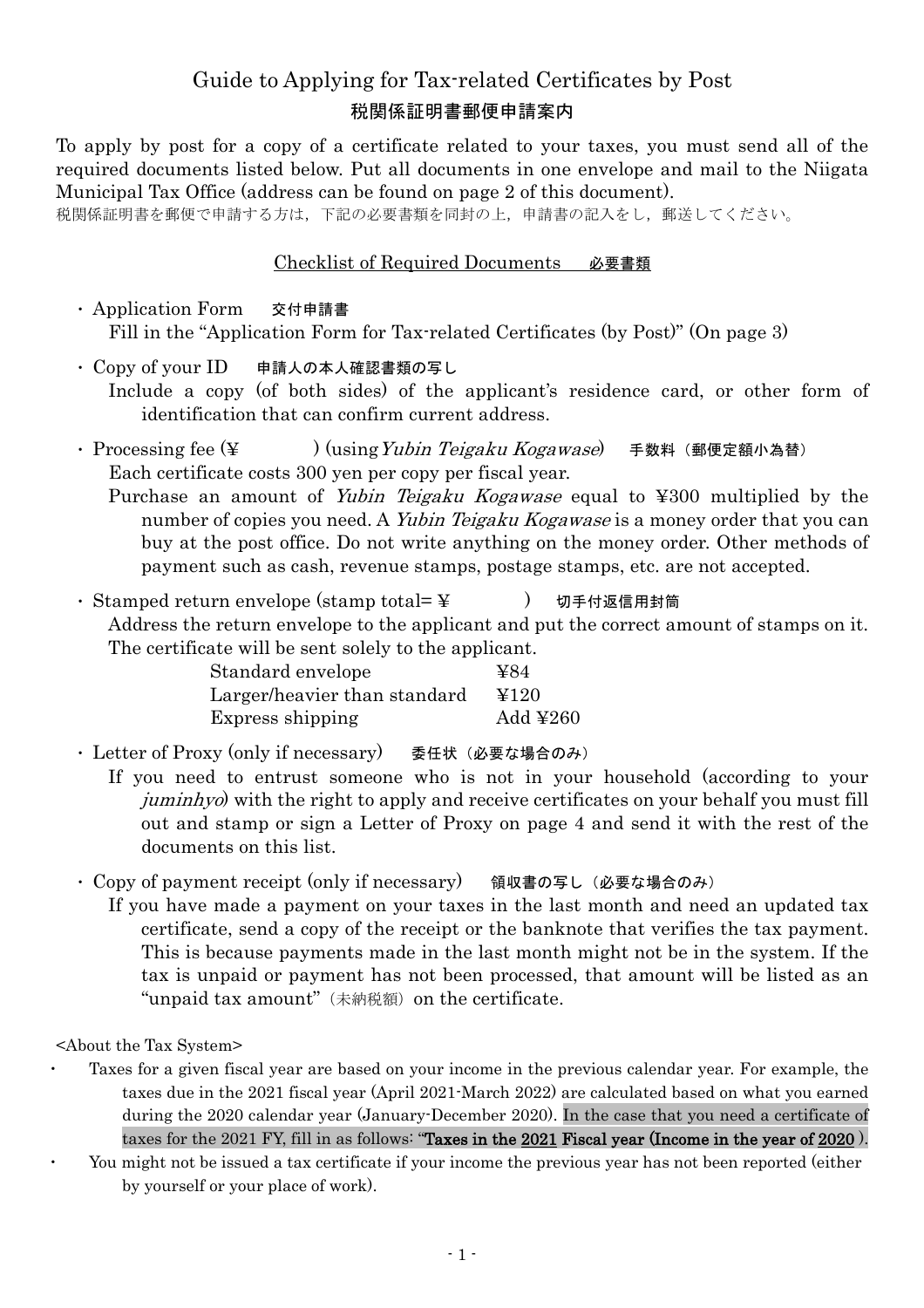## Contact and Mailing Address

問い合わせ・書類郵送先

- Address: Citizen Tax Division Administration and Certificate Section 〒951-8554
- TEL: 025-226-2243
- You can either write the above address on the envelope, or cut out and paste the box below to the envelope. The postal code  $(\overline{\tau})$  is solely for the Niigata City Office and therefore the above information is enough.

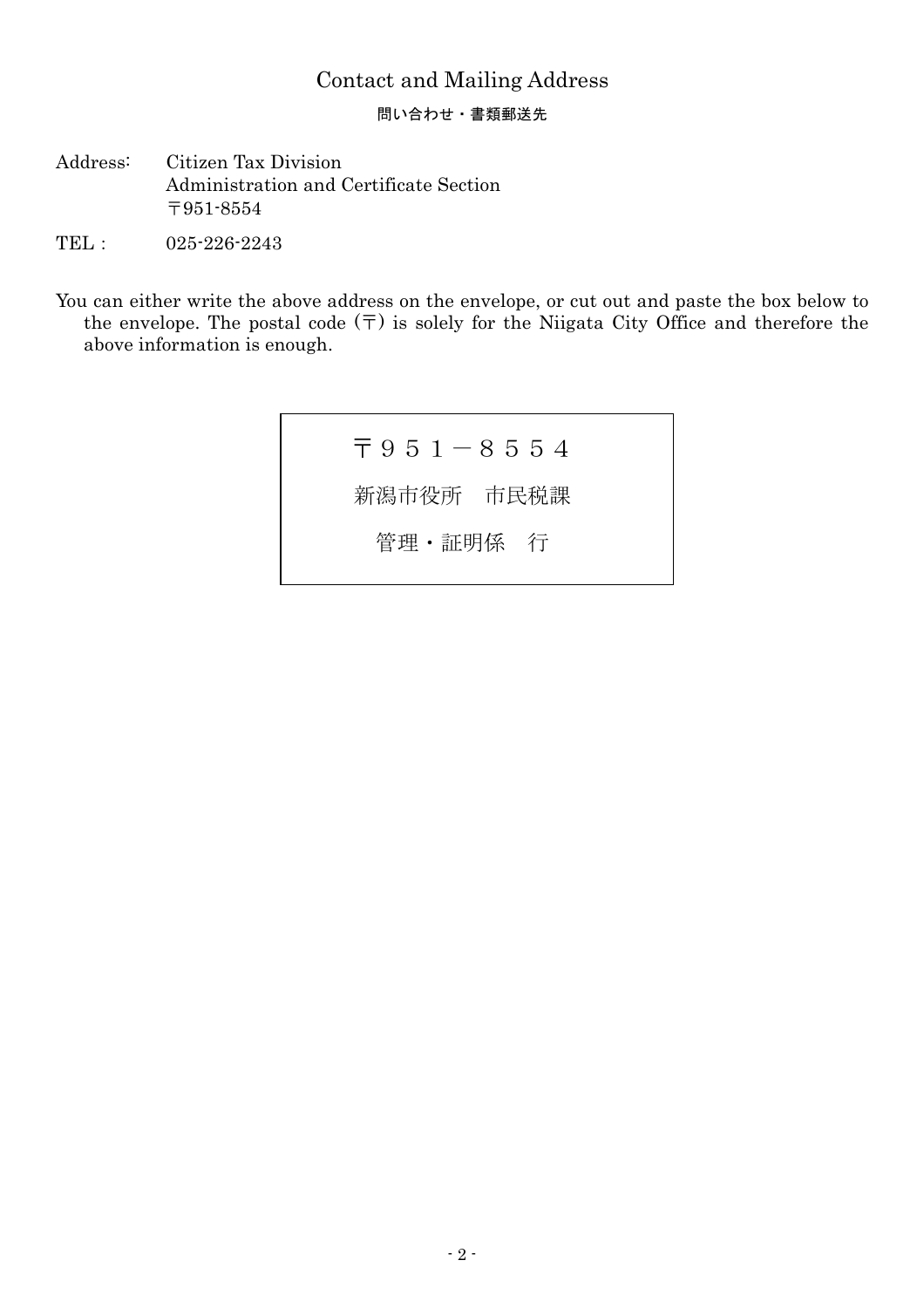# Application Form for Tax-related Certificates (by Post)

(郵便申請用)税関係証明書交付申請書

|            | 申請日                 |      |       |     |
|------------|---------------------|------|-------|-----|
|            | Date of Application |      |       |     |
|            |                     | year | month | day |
| $+$ $   -$ |                     |      |       |     |

### To: Mayor of Niigata (あて先) 新潟市長

#### 1.Applicant (申請人)

| Name 氏名<br>alphabet<br>$\sin$<br>and/or<br>katakana) |                                                                    |
|------------------------------------------------------|--------------------------------------------------------------------|
| Current address<br>現住所                               | *Fill in the address on your "Juminhyo" (certificate of residence) |
| Date of Birth<br>生年月日                                | day<br>month<br>year                                               |
| Daytime phone number<br>日中連絡の取れる電話番号                 |                                                                    |

#### 2.Whose and which certificates are needed? (どなたのどの証明が必要ですか)

| フリガナ<br>Name 氏名                                         | · Same as the applicant's (申請人住所と同じ)                                                                                                                                                            |
|---------------------------------------------------------|-------------------------------------------------------------------------------------------------------------------------------------------------------------------------------------------------|
| alphabet<br>and/or<br>(in<br>katakana)                  |                                                                                                                                                                                                 |
| Address at present<br>現住所                               | · Same as the applicant's (申請人住所と同じ)                                                                                                                                                            |
| Most recent address in<br>Niigata City<br>旧住所 (新潟市での住所) |                                                                                                                                                                                                 |
| Date of Birth<br>生年月日                                   | month<br>day<br>year                                                                                                                                                                            |
|                                                         | ・ City and Prefectural Taxable Income Certificate (市・県民税課税(所得)証明書)<br>Taxes in the ___________ fiscal year (Income in the ___________ calendar year)<br>Number of copies needed: ____________ 枚 |
| Certificate(s) needed<br>必要な証明書                         | 【For what purpose?】 • For Child Allowance (児童手当)<br>・ Visa $(\vec{r}, \vec{r})$<br>・ Other (その他)                                                                                                |
|                                                         | ・ City and Prefectural Tax Payment Certificate (市・県民税納税証明書)<br>For the ____________ fiscal year<br>Number of copies needed: ___________ 枚                                                       |